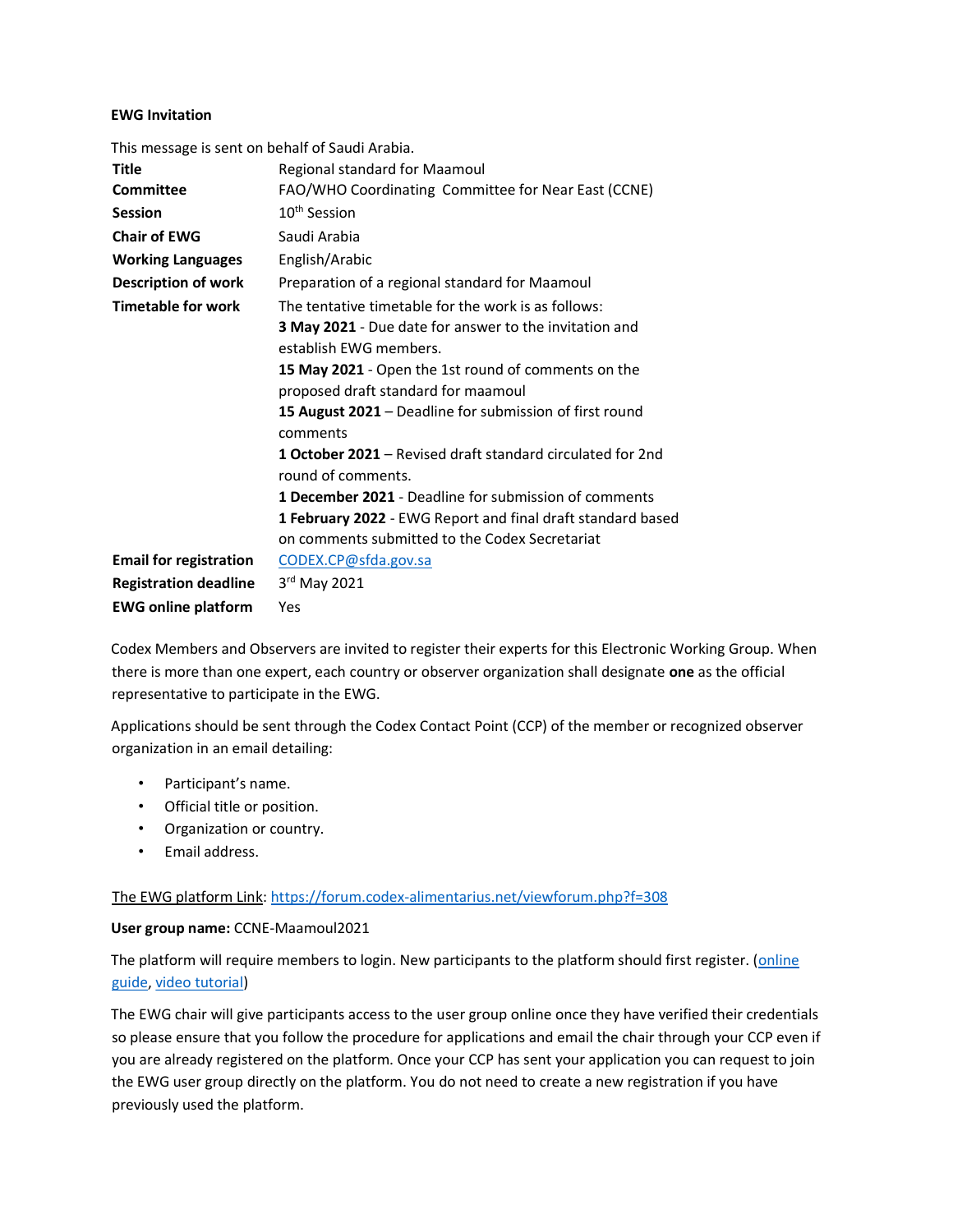## Technical support

For all technical assistance regarding the platform please contact the platform administrator (Codex Secretariat) using the Contact link on the platform homepage or via codex@fao.org.

We look forward to your participation.

National Codex Contact point of Saudi Arabia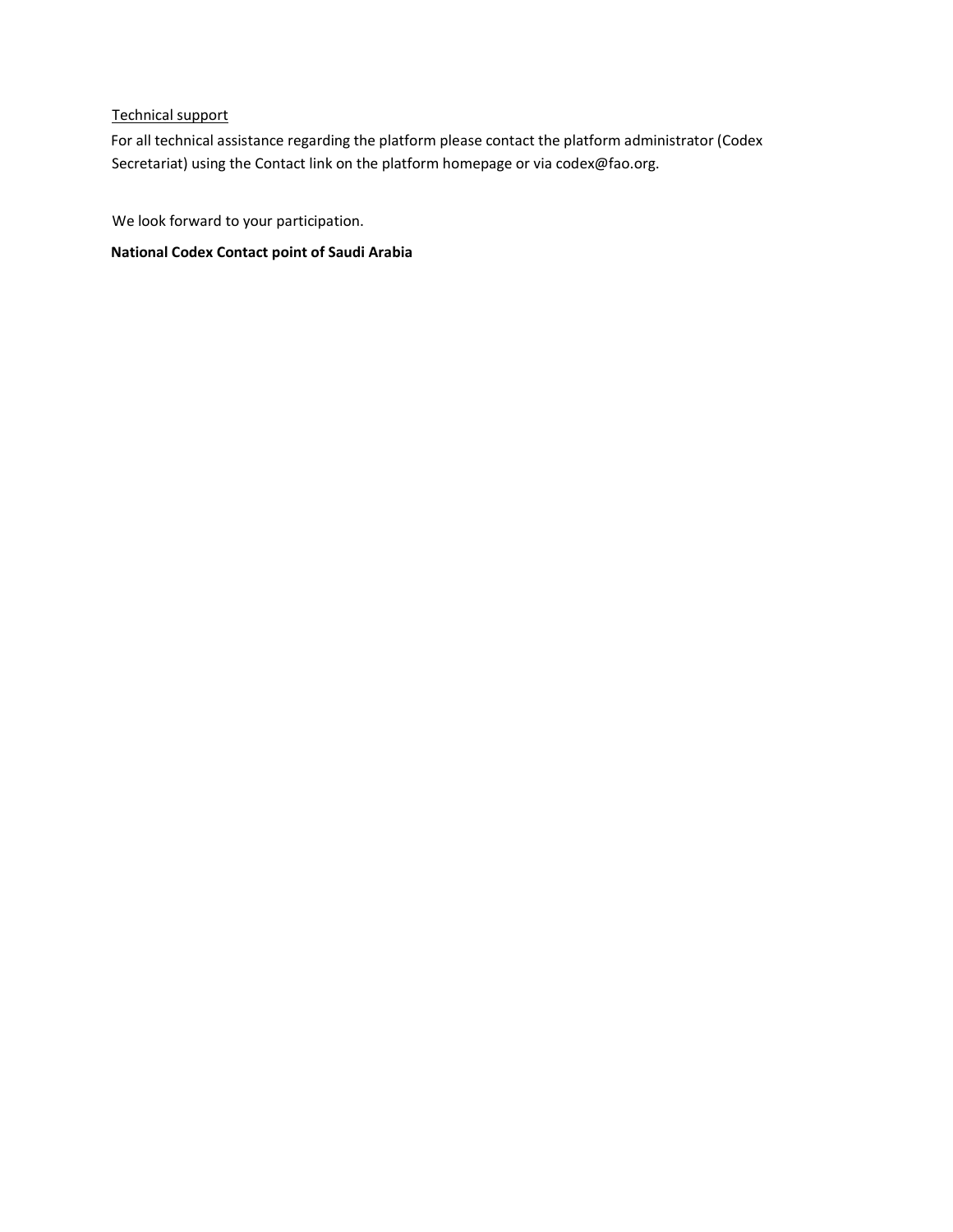دعوة مجموعة العمل الإلكترونية

تم إرسال هذه الرسالة نيابة عن المملكة العربية السعودية

|                                     | المواصفة القياسية الإقليمية للمعمول                                               |
|-------------------------------------|-----------------------------------------------------------------------------------|
| عنوان                               | لجنة التنسيق المشتركة بين منظمة الأغذية والزراعة ومنظمة الصحة العالمية للشرق      |
| اللجنة                              |                                                                                   |
|                                     | الأدنى (CCNE)                                                                     |
| الاجتماع                            | الاجتماع العاشر                                                                   |
| رئيس مجموعة العمل                   | المملكة العربية السعودية                                                          |
| الإلكترونية                         |                                                                                   |
| لغة العمل                           | الإنجليزي/العربى                                                                  |
| وصف العمل                           | إعداد المواصفة القياسية الإقليمية للمعمول                                         |
| الجدول الزمني للعمل                 | الجدول الزمني المؤقت للعمل:                                                       |
|                                     | 3 مايو 2021 الموعد المحدد للرد على الدعوة وانشاء مجموعة العمل                     |
|                                     | الإلكترونية للأعضاء                                                               |
|                                     | 15 مايو 2021 فتح تقديم التعليقات على مسودة المواصفة القياسية للمعمول في           |
|                                     | الدور الأول                                                                       |
|                                     | 15 أغسطس 2021 - الموعد النهائي لتقديم تعليقات الدور الأولى                        |
|                                     | 1 أكتوبر 2021 - توزيـع المسودة بعد المراجعة للدور الثانى من التعليقات             |
|                                     | 1 ديسمبر 2021 - الموعد النهائي لتقديم التعليقات                                   |
|                                     | 1 فبراير 2022 - تقرير مجاميع العمل الإلكترونية ومسودة المواصفة النهائية بناءً على |
|                                     | التعليقات المقدمة إلى أمانة الدستور الغذائي                                       |
|                                     | البريد الإلكتروني للتسجيل CODEX.CP@sfda.gov.sa                                    |
| الموعد النهائي للتسجيل  3 مايو 2021 |                                                                                   |
| منصة أونلاين لمجاميع                | نعم                                                                               |
| العمل الإلكترونية                   |                                                                                   |
|                                     |                                                                                   |

أعضاء هيئة الدستور الغذائي والمراقبون مدعوون إلى تسجيل خبرائهم في مجموعة العمل الإلكترونية. في حال وجود أكثر من خبير، يجب على ᡨر سبب المشاركة التي تصدر العمل العمل العمل المشاركة في مجموعة العمل الإلكترونية.<br>كل دولة أو منظمة مراقبة أن تعين واحدًا كممثل رسمي للمشاركة في مجموعة العمل الإلكترونية.

يجب إرسال الطلبات من خلال نقطة الاتصال الخاصة بالعضو المشارك أو المنظمة الرقابية المعترف بها من خلال إرسال بريد إلكتروني توضح بالتفصيل التالي:

.<br>•اسم المشترك

•المكانة أو المنصب الرسمي.

•المنظمة أو الدولة.

وعنوان بريد الإلكتروني.<br>-

رابط منصة مجموعة العمل الإلكترونية: https://forum.codex-alimentarius.net/viewforum.php?f=308

اسم مجموعة المستخدمين: CCNE-Maamoul2021

سيطلب النظام الأساسي من الأعضاء تسجيل الدخول. يجب على المشاركين الجدد التسجيل أولاً في المنصة. (<u>دليل على الإنترنت</u>، فيديو

<u>تعليمي)</u>

سيسمح رئيس مجموعة العمل الإلكترونية المشاركين للوصول إلى مجاميع المستخدمين في المنصة بمجرد التحقق من بيانات اعتمادهم، لذا ᡧ ي حد من حدث من اتباع الإجراءات الخاصة بآلية التسجيل وإرسال بريد إلكتروني إلى الرئيس من خلال نقطة الاتصال الخاصة بك حتى وإن كنت<br>يرجى التأكد من اتباع الإجراءات الخاصة بآلية التسجيل وإرسال بريد إلكتروني إلى الرئيس من خلال نق